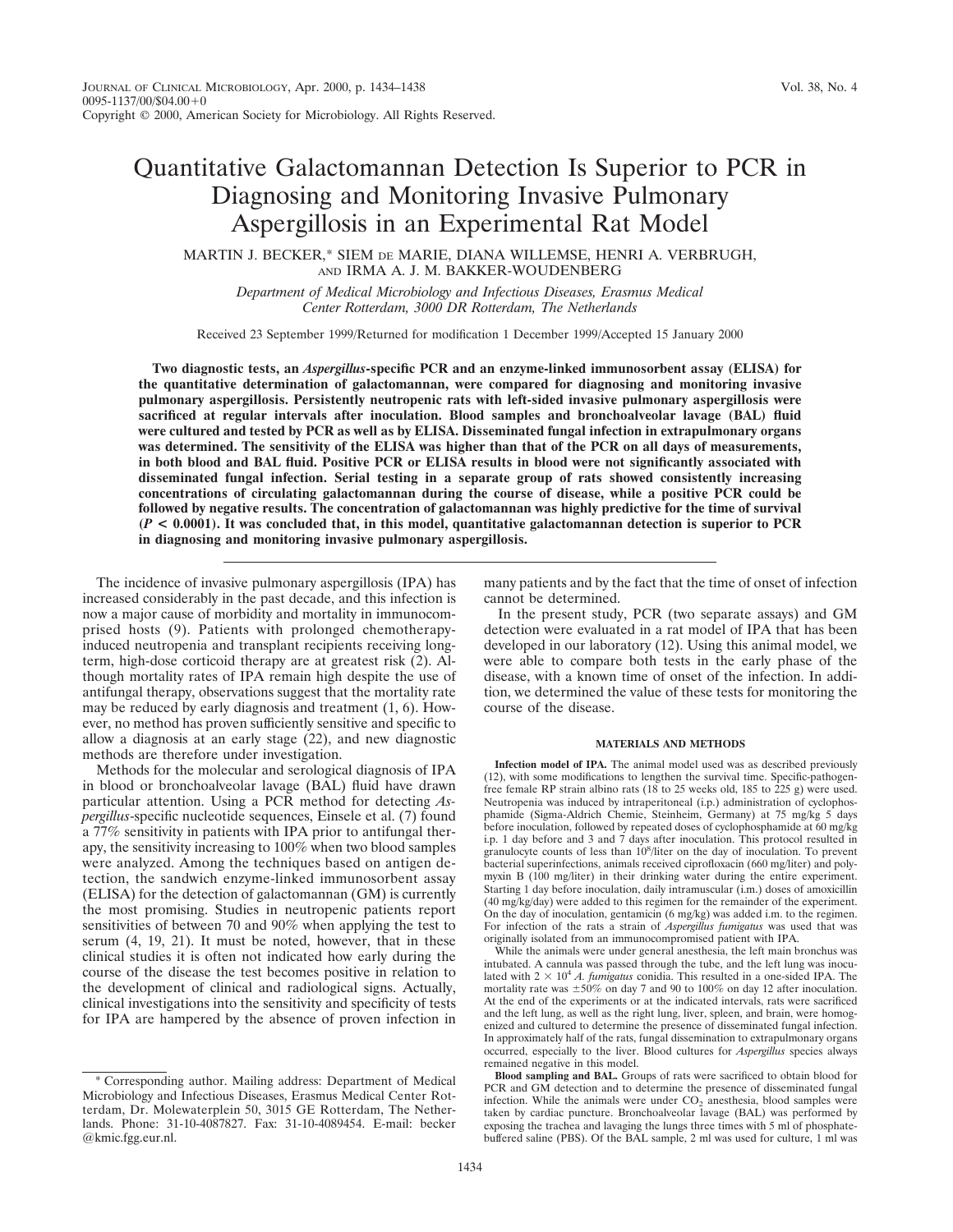used for PCR, and 300  $\mu$ l was used for GM detection. To monitor the course of disease in individual rats, sequential blood sampling was performed by puncture of the orbital plexus.

**PCR.** Two different methods were used for the extraction of fungal DNA from fluids: an in-house method developed in our laboratory by van Deventer et al.  $(21)$  and a method of Einsele et al.  $(7, 13, 14)$ , with some modifications.

**DNA extraction from fungal suspensions and BAL fluid.** In the in-house method, 1 ml of fungal suspension or BAL fluid was centrifuged at  $16,000 \times g$  for 5 min. Pellets were resuspended in 0.2 ml of TEG buffer (50 mM glucose, 25 mM Tris-HCl [pH 8.0], 10 mM EDTA) containing 1.5  $\mu$ l of lyticase (900 U/ml; Sigma Chemical Co., St. Louis, Mo.) and then incubated for 1 h at 37°C. Subsequently, 3.0 µl of pronase (15 mg/ml; Boehringer GmbH, Mannheim, Germany) and 10 plus presume (collegent) successive context, community, containing for  $\mu$  of 10% sodium dodecyl sulfate (SDS) were added, followed by incubation for 1 h at 37°C. The sample containing fungal DNA was further purified.

In the method according to Einsele et al., 1 ml of fungal suspension or BAL fluid was centrifuged  $(16,000 \times g, 10 \text{ min})$  and the pellet resuspended in 0.2 ml of white blood cell lysis buffer (WCLB; 10 mM Tris [pH 7.6], 10 mM EDTA, 50 mM NaCl,  $0.2\%$  SDS,  $200 \mu$ g of proteinase K per ml), followed by incubation at 65°C for 45 min. After centrifugation  $(1,500 \times g, 10 \text{ min})$ , the pellet was resuspended in 0.2 ml of zymolyase buffer (50 mM Tris [pH 7.5], 10 mM EDTA, 28 mM  $\beta$ -mercaptoethanol, and 300 µg of zymolyase [20T; ICN, Costa Mesa, Calif.] (per ml) and incubated at 37°C for 45 min. The solution was centrifuged (1,500  $\times$ *g*, 10 min), and the pellet containing fungal DNA was further purified.

**DNA extraction from blood specimens.** In the in-house method of van Deventer, 0.5 ml of lysis buffer (0.32 M sucrose, 10 nM Tris-HCl [pH 7.5], 5 mM MgCl<sub>2</sub>,  $1\%$  Triton X-100) was added to 0.5 ml of EDTA-blood. After lysis, samples were centrifuged (5 min,  $16,000 \times g$ ) and the supernatant was discarded. The pellet was resuspended in 0.2 ml of lysis buffer. To remove free, nonfungal DNA, 7  $\mu$ l of DNase 1 (10 mg/ml; Boehringer GmbH) was added and the samples were incubated at 37°C for 1 h. After centrifugation at  $16,000 \times g$  for 5 min, pellets were resuspended in 0.2 ml of TEG buffer containing  $1.5 \mu$ l of lyticase (900 U/ml) and incubated for a further 1 h at 37°C. Subsequently, 3.0 ml of pronase and 10  $\mu$ l of 10% SDS were added, followed by incubation for 1 h at 37°C. The sample containing fungal DNA was further purified.

In the method of Einsele et al., 1.5 ml of red blood cell lysis buffer (RCLB; 10 mM Tris [pH 7.6], 5 mM MgCl<sub>2</sub>, 10 mM NaCl) was added to 0.5 ml of EDTAblood, and then the mixture was incubated on a shaking platform for 10 min. The sample was centrifuged  $(1,200 \times g, 10 \text{ min})$ , and the pellet was treated again with 1.5 ml of RCLB and centrifuged. Subsequently, the pellet was resuspended in 0.2 ml of WCLB and incubated at 65°C for 45 min. After centrifugation (1,500  $\times g$ , 10 min), the pellet was resuspended in 0.2 ml of zymolyase buffer and incubated at 37°C for 45 min. The sample was centrifuged  $(1,600 \times g, 10 \text{ min})$ , and the pellet containing fungal DNA was used for further purification.

**Purification and amplification of DNA.** DNA was purified according to the method of Boom et al. (3). Briefly, 1 ml of lysis buffer (0.1 M Tris-HCl [pH 6.4], 40 mM EDTA [pH 8.0], 1% Triton X-100, 4 M guanidine isothiocyanate) and 50 ml of a Celite suspension (200 mg/ml; Aoroa Organics, Grel, Belgium) was added to the sample or pellet containing fungal DNA, and this suspension was shaken vigorously by hand, followed by incubation at room temperature for 10 min. The suspension was centrifuged (1 min,  $15,000 \times g$ ), and the pellet was washed two times with a second lysis buffer (0.1 M Tris-HCl [pH 6.4], 4 M guanidine isothiocyanate), two times with 70% ethanol, and one time with acetone, in succession. After it was dry, the pellet was resuspended in  $100 \mu l$  of bidistilled water and incubated for 10 min at 56°C. The sample was centrifuged (15,000  $\times$  $g$ , 10 min), and 10  $\mu$ l of the supernatant was used for amplification.

The following primer set, amplifying a sequence of the multicopy 18S rRNA gene, was used: 5'-ATTGGAGGGCAAGTCTGGTG-3' and 5'-CCGATCCCT AGTCGGCATAG-3' (7). PCR was performed in 100  $\mu$ l of PCR solution containing 50 mM KCl, 10 mM Tris-HCl (pH 8.3), 2.5 mM  $MgCl<sub>2</sub>$ , 200  $\mu$ M concentrations of each deoxynucleoside triphosphate, 50 pmol of each primer, 0.08 U of *Taq* polymerase (SuperTAQ; Sphaero Q, Leiden, The Netherlands), and a 10-ml sample specimen. Forty cycles of amplification were performed with a PCR processor (9600; Perkin-Elmer). Each cycle consisted of a denaturation step at 95°C for 30 s, a primer-annealing step at 55°C for 30 s, and a chain elongation step at 72°C for 45 s.

**Southern blot analysis of products.** Aliquots  $(20 \mu l)$  of each amplification product were electrophoretically separated on a  $1.5\%$  agarose gel in  $0.5\times$  Trisborate-EDTA buffer. The DNA was transferred from agarose to Hybond-Plus nylon filters (Amersham International, Amersham, United Kingdom) by electrophoretic transfer (17). The PCR products were analyzed with an *Aspergillus*specific DNA probe (CATGGCCTTCACTGGCTGTGGGGGGAACCA) (7). Hybridization was detected by the ECL3 oligolabeling and detection system (Amersham International).

**Sandwich ELISA for detection of GM.** The sandwich ELISA was performed as described by Stynen et al. (18) and was used to measure the concentrations of GM quantitatively. Some minor modifications were made in the protocol to reduce the standard deviation in series of samples that were spiked with the same concentration of GM. Briefly,  $300 \mu l$  of each serum or BAL fluid sample was mixed with 100  $\mu$ l of treatment solution (4% EDTA), and the mixture was subsequently boiled for 5 min. After centrifugation  $(20,000 \times g, 10 \text{ min})$ , the supernatant was used for further testing. Then, 50  $\mu$ l of conjugate was added to each well of an anti-GM immunoglobulin M-coated microtiter plate (Platelia



FIG. 1. Representative callibration curve of the sandwich ELISA, prepared in sixfold dilutions with known concentrations of GM in rat serum. Each point represents the mean  $\pm$  the SD (bars) optical density at 450 nm. The detection limit of the assay is indicated as a dashed line.

Aspergillus; Sanofi Diagnostics Pasteur), followed by the addition of 50  $\mu$ l of the treated sample. The plates were incubated at 37°C for 90 min and then washed five times with washing buffer (Tris NaCl [pH 7.4] containing 1% Tween 20 and 0.01% sodium merthiolate). Next, 200  $\mu\Gamma$  of substrate buffer containing orthophenylenediamine dihydrochloride was added to each well, and the plates were incubated for 30 min at room temperature in darkness. To stop the reaction, 100  $\mu$ l of 1.5 M sulfuric acid was added, and the optical density was measured at 450 and 620 nm. Each plate contained a calibration curve consisting of rat serum samples containing 0, 1, 1.5, 2, 3, 4, 6, 8, and 12 ng of GM (the kind gift of Marc Tabouret, Sanofi Diagnostics Pasteur, Steenvoorde, France) per ml. A test sample was considered positive when the optical density at 450 nm was higher than the cutoff sample (i.e., 1.0 ng). The concentration of GM in positive test samples was expressed as the nanograms of GM per milliliter.

**Statistical methods.** Associations between GM concentrations and PCR results or disseminated fungal infection were analyzed by the Mann-Whitney test. The association between the PCR result and the disseminated fungal infection was analyzed by using the chi-square test. Spearman's correlation was used to analyze relations between GM concentrations and time to death.

# **RESULTS**

**Validation of two DNA isolation methods.** Two methods were used for isolating *Aspergillus* DNA from blood: an inhouse-developed method (21) and the method described of Einsele et al. (7), with modifications. The in vitro sensitivities of both methods were compared by isolating fungal DNA from blood spiked with 10-fold serial dilutions of *A. fumigatus* conidia. The isolated DNA was then amplified, and the amplification product was hybridized with an *Aspergillus*-specific probe. Using both DNA isolation methods, 10 CFUs per ml of rat blood could be detected. The sensitivity was not influenced by using larger blood volumes: when volumes of 0.1, 0.5, or 2.5 ml of blood were spiked with equal concentrations of conidia, no increase in sensitivity was seen.

**Validation of quantitative ELISA.** The commercially available "Platelia" sandwich ELISA for detecting GM was validated for quantitative use in rat serum. Concentrations of 0, 1, 1.5, 2, 3, 4, 6, 8, and 12 ng of GM per ml were spiked sixfold into rat serum. In Fig. 1 the resulting calibration curve is presented. In all samples tested, linear concentration response curves were obtained at between 1 and 8 ng/ml ( $r = 0.994$ ). The detection limit, defined as the concentration corresponding to the mean optical density of the blank plus three standard deviations (SD), was 1.0 ng/ml.

**PCR and ELISA in blood and association with disseminated fungal infection in rats with IPA.** Five groups of rats (the number of animals in each group varied from 11 to 29) were sacrificed on days 1, 2, 3, 5, and 7 after inoculation (Table 1). Control animals (three to nine rats per group) were inoculated with PBS. From each rat a blood sample was taken for PCR as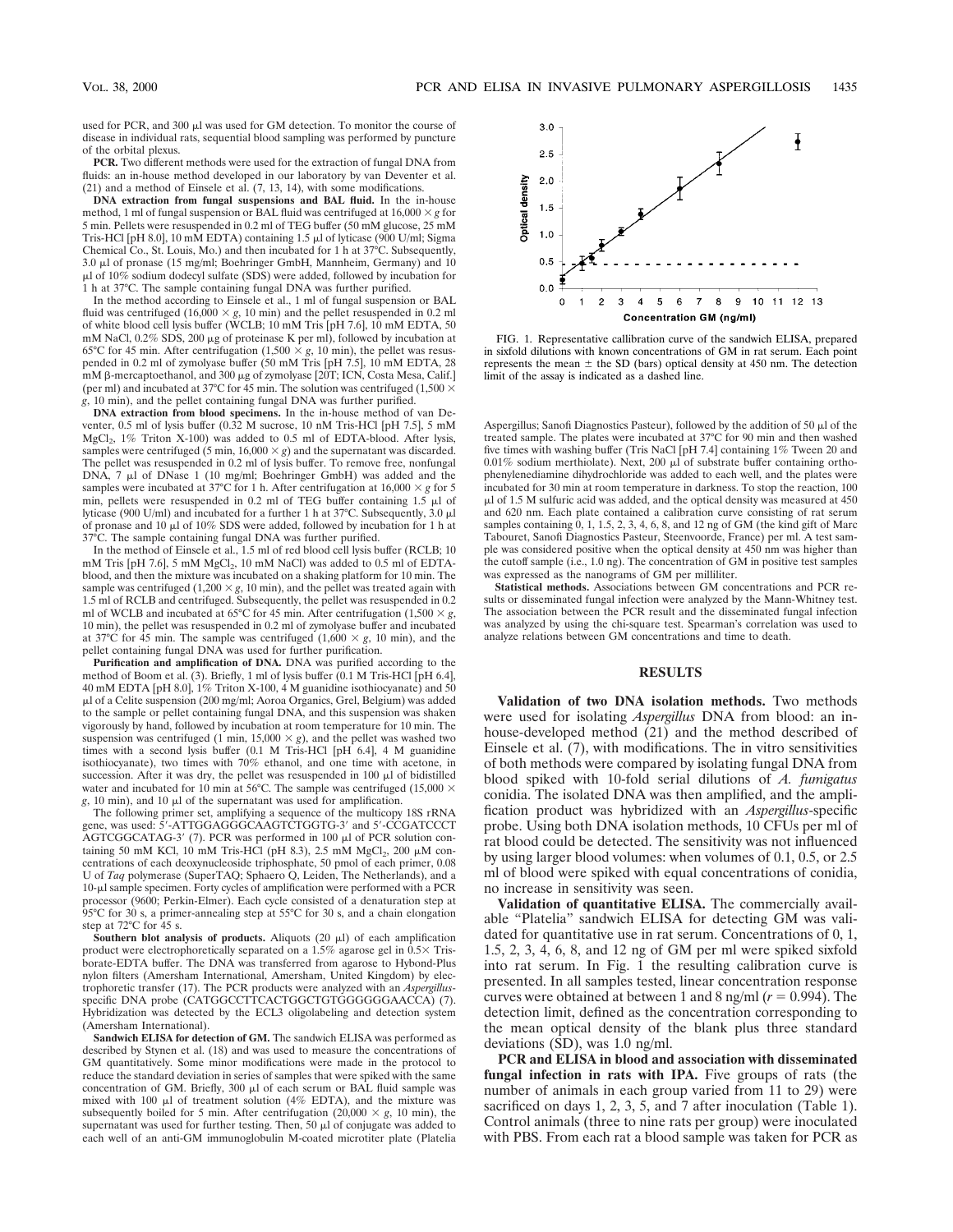TABLE 1. PCR and ELISA analyses of blood and association with disseminated fungal infection in rats with IPA after dissection

| Day | No. of<br>animals | No. of animals<br>positive $(\% )$ |              | Median concn<br>$(ng/ml)$ of $GM$ | Dissemination <sup>b</sup><br>(no. of rats) |  |
|-----|-------------------|------------------------------------|--------------|-----------------------------------|---------------------------------------------|--|
|     |                   | PCR <sup>a</sup>                   | <b>ELISA</b> | (range)                           | positive $[\%]$                             |  |
|     | 24                | 0(0)                               | 2(8)         | $<1$ ( $<1-3$ )                   | 0(0)                                        |  |
| 2   | 11                | 0(0)                               | 3(27)        | $<1$ ( $<1-7$ )                   | 0(0)                                        |  |
| 3   | 18                | 2(22)                              | 16(89)       | $7(-1-31)$                        | 0(0)                                        |  |
| 5   | 15                | 3(20)                              | 14 (93)      | $19 (-1 - 217)$                   | 0(0)                                        |  |
| 7   | 29                | 12(41)                             | 29(100)      | $46(1.9 - 600)$                   | 11 (38)                                     |  |

*<sup>a</sup>* In-house PCR method.

*<sup>b</sup>* Extrapulmonary disseminated fungal infection.

well as for ELISA. The presence of disseminated fungal infection was determined by the culture of organs. In all 97 blood samples taken from infected rats, the in-house DNA isolation method was used, and in 68 of these samples the Einsele et al. method was also used. Both methods showed the same results in 66 samples. Results of the in-house PCR are shown in Table 1. PCR had a considerably lower sensitivity than ELISA, especially between days 2 and 5 after inoculation. The highest rates of positivity for both tests were found on the last day of sampling (day 7): 41% for PCR and 100% for ELISA. The median concentrations of GM increased from below the detection limit in rats on day 1 to 46 ng/ml in rats on day 7. Of all 97 samples, 62% were positive for ELISA; 18% were positive for PCR, all of these latter samples being also positive for ELISA. Specificity was high for both tests: of the 31 blood samples taken from uninfected animals, none were found positive by the ELISA and only 1 of 31 samples was positive by PCR.

Results for rats on day 7 were further analyzed to investigate associations between PCR, the concentration of GM, and the presence of disseminated fungal infection. The median concentration of GM in blood samples that were positive by PCR was higher (48.0 ng/ml; range, 8.3 to 602 ng/ml) than the median concentration in PCR-negative samples (30.4 ng/ml; range, 1.9 to 480 ng/ml). Although there was a trend, this difference was not significant ( $P = 0.09$ ). On day 7, 38% of the rats showed disseminated infection in the extrapulmonary organs; in all cases the liver was the affected organ. The percentage of rats with a positive PCR result was higher (57%) in rats with disseminated fungal infection than in rats with pulmonary infection alone (27%). In addition, higher concentrations of GM were found in rats with disseminated fungal infection (median, 50.1 ng/ml; range, 1.9 to 602 ng/ml) than in rats without disseminated infection (median, 15.8 ng/ml; range, 21.0 to 294 ng/ml). However, both associations were not significant ( $P = 0.35$  and 0.14, respectively).

**PCR, ELISA, and fungal culture of BAL fluid and blood in rats with IPA.** Four groups of rats (five to eight animals per group) were sacrificed on days 1, 3, 5, and 7 after inoculation, respectively (Table 2). From each rat, blood and BAL fluid were used for PCR, ELISA, and fungal culture analyses. The blood cultures were all negative. The fungal cultures of BAL fluid were all positive on day 1 after inoculation, with the numbers of CFUs decreasing over time. Most BAL fluid cultures obtained from rats on days 5 and 7 after inoculation remained negative. The PCR results were not related to the culture findings: one to two positive samples were found on all days. Four rats (two on day 1, one on day 5, and one on day 7) were found to be negative in blood and positive in BAL fluid by PCR. ELISA of BAL fluid was more often positive on days 5 and 7, with increasing titers of GM over time, despite the negative cultures. Three rats (two on day 1 and one on day 5) were negative by ELISA of blood but positive for the BAL fluid.

**Monitoring the course of disease by PCR.** Ten rats with IPA were sequentially sampled on days 1, 3, 5, and 7 after inoculation for PCR (Table 3). All rats were found to be negative by PCR on day 1 after inoculation. On day 3 four of ten rats were found to be positive by PCR; on day 5 two of eight and on day 7 two of four were found to be positive. No clear increase in the rate of positive PCR tests was seen during the course of the disease. Some rats (animals 1 and 10) remained negative for PCR at all time points, even immediately prior to death. Two other rats (animals 6 and 8) were positive at day 3 but were found to be negative thereafter.

**Monitoring the course of disease by GM concentrations.** Nine infected rats were sequentially sampled for GM detection (Fig. 2). A consistent increase in signal was seen during the course of disease. On day 1 all rats were GM negative; on day 3 all rats were positive by ELISA, and the median concentration of GM was 9.3 ng/ml. On days 5 and 7 the median concentrations increased to 25.8 and 53.0 ng/ml, respectively. Two rats with relatively high concentrations of GM (71 and 240 ng/ml) on day 5 died the next day. One rat with a relatively low concentration of GM on day 7 survived relatively long compared to other rats and ultimately died on day 11. We investigated the relationship between the concentration of GM and the time to death. An inverse relation was found that was highly significant  $(P < 0.0001)$  (Fig. 2).

## **DISCUSSION**

In the present study, we compared two diagnostic tests, *Aspergillus*-specific PCR and a sandwich ELISA for detecting GM, with respect to their value in diagnosing and monitoring IPA in a rat model. By using an animal model, both tests could be evaluated in a controlled fashion in the early phase of the disease, with a known time of onset of infection.

TABLE 2. PCR, ELISA, and fungal culture analyses of BAL fluid and blood of rats with IPA after dissection*<sup>a</sup>*

|     |                   | BAL fluid                                |                                            |                                              |                                                     | Blood                                    |                                            |                                              |                                                     |
|-----|-------------------|------------------------------------------|--------------------------------------------|----------------------------------------------|-----------------------------------------------------|------------------------------------------|--------------------------------------------|----------------------------------------------|-----------------------------------------------------|
| Day | No. of<br>animals | <b>PCR</b><br>(no. of rats)<br>positive) | <b>ELISA</b><br>(no. of rats)<br>positive) | Median concn<br>$(ng/ml)$ of $GM$<br>(range) | Culture<br>(no. of rats positive)<br>[mean CFU/ml]) | <b>PCR</b><br>(no. of rats)<br>positive) | <b>ELISA</b><br>(no. of rats)<br>positive) | Median concn<br>$(ng/ml)$ of $GM$<br>(range) | Culture<br>(no. of rats positive)<br>[mean CFU/ml]) |
|     |                   |                                          |                                            | $<1$ ( $<1-2.7$ )                            | 8(4)                                                |                                          |                                            | 1 < 1                                        | 0(0)                                                |
|     |                   |                                          |                                            | $<1$ ( $<1-11$ )                             | 3(1)                                                |                                          |                                            | $4.4 \left( \leq 1 - 6.2 \right)$            | 0(0)                                                |
|     |                   |                                          |                                            | 11.6(5.4–157)                                | 0(0)                                                |                                          | 4                                          | $10.2 \left( \leq 1 - 26.2 \right)$          | 0(0)                                                |
|     |                   |                                          |                                            | $8.8(3.9-114)$                               | 1(0)                                                |                                          |                                            | $19.2(7.6-48)$                               | 0(0)                                                |

*<sup>a</sup>* The in-house PCR method was used.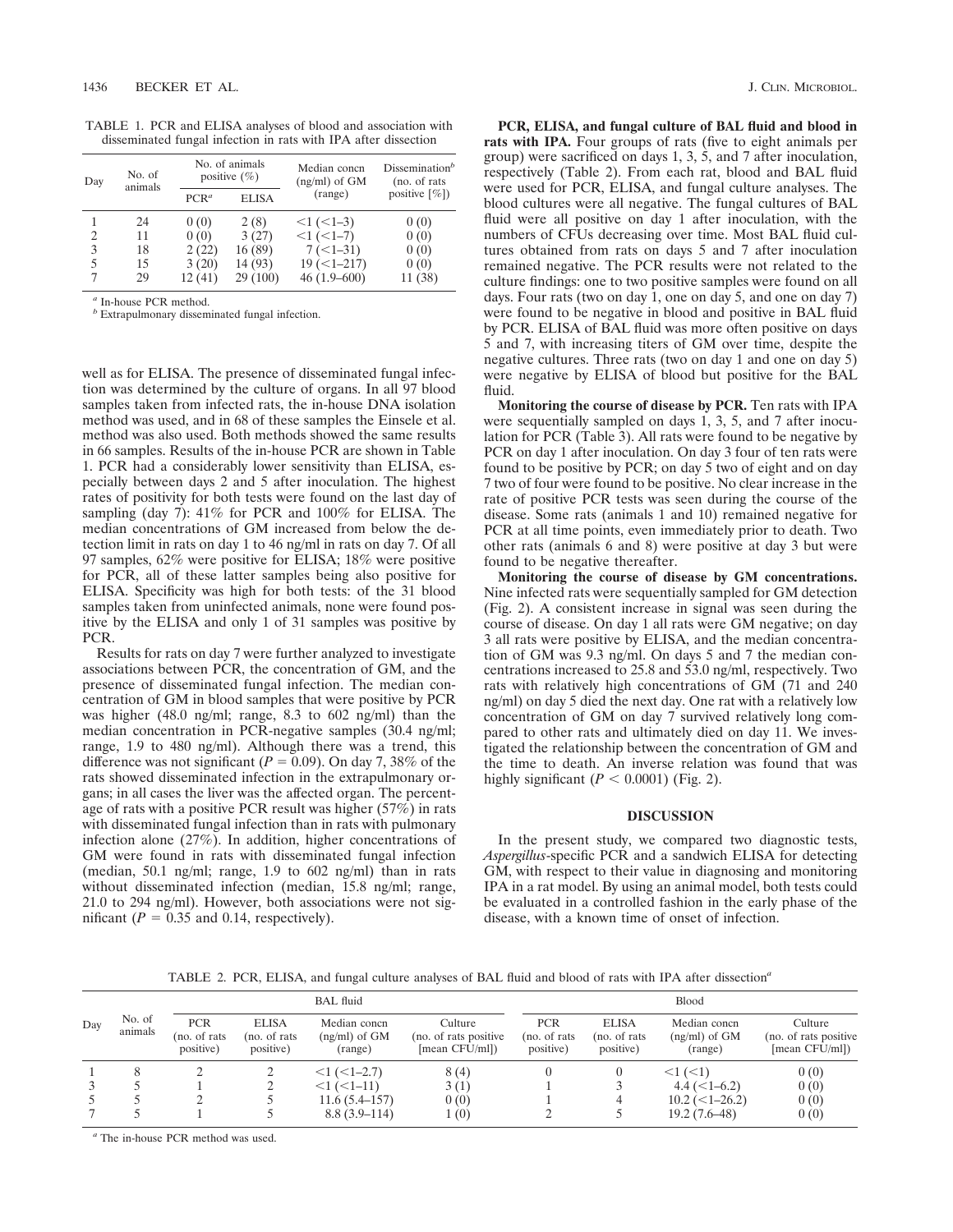TABLE 3. PCR analysis of blood of 10 individual rats with IPA after sequential sampling

| Rat | PCR results on: |       |               |               |                |  |  |
|-----|-----------------|-------|---------------|---------------|----------------|--|--|
|     | Day 1           | Day 3 | Day 5         | Day 7         | Day $8+$       |  |  |
|     |                 |       |               | Died on day 7 |                |  |  |
|     |                 |       |               | Died on day 7 |                |  |  |
| 3   |                 | $^+$  | Died on day 5 |               |                |  |  |
|     |                 |       |               | Died on day 7 |                |  |  |
|     |                 |       |               |               | Died on day 8  |  |  |
| 6   |                 |       |               |               | Died on day 8  |  |  |
|     |                 |       |               |               | Died on day 13 |  |  |
| 8   |                 |       |               | Died on day 6 |                |  |  |
| 9   |                 |       | $ND^a$        |               | Died on day 10 |  |  |
| 10  |                 |       |               | Died on day 6 |                |  |  |

*<sup>a</sup>* ND, not determined.

For the diagnosis of IPA in blood, we used two PCR methods, including the method described by Einsele et al. (7). Those authors found a 77 to 100% sensitivity in patients with IPA. In our model of severe IPA, the maximum sensitivity that was found using both methods was only 41% at a moment at which more than 50% of the rats had already died (i.e., day 7 after inoculation). One explanation for this difference in sensitivity might be the relatively low blood volume (0.5 ml) used for PCR in our model compared to the blood volume of 3 to 5 ml used in the study of Einsele et al. Those authors suggested that a larger blood volume might help to increase the sensitivity of the assay due to the higher yield of fungal DNA. However, when we compared different blood volumes (range, 0.1 to 2.5 ml) obtained from infected rats, we did not observe any increase in sensitivity. Moreover, a higher blood volume may contain more competing DNA or other inhibiting substances which may interfere with the specific PCR signal (5). In addition, the in vitro sensitivities of both of the PCR methods we used was 10 CFUs per ml, which was similar to the test results as described by Einsele et al.

Compared to PCR, the sensitivity of the sandwich ELISA in serum was high in our rat model: up to 100% on day 7. In addition, the ELISA was positive earlier than was the PCR assay. No blood samples from infected animals were PCR positive and ELISA negative. This leads to the conclusion that, at least in our rat model, PCR is not only less sensitive than ELISA but also has no additional value to the ELISA in the diagnosis of IPA.

In monitoring the course of the disease, PCR showed inconsistent results in the sequentially sampled rats. No clear increase in the fraction of positive animals was seen over time with this assay. Also, an on-off phenomenon was observed: some rats that were positive by PCR became negative at a later stage in their disease. In the PCR methods we used, fungal DNA was extracted from the pellet obtained after blood cell lysis. Since the pellet contains fungal elements, whereas free DNA may be present in the serum, our method could fail to detect circulating free DNA. It is possible that a PCR assay in which circulating DNA is detected in serum gives a better correlation with fungal load and severity of disease thus gives more consistent results (4, 10). Comparison of PCR assays in serum with PCR methods as used in our study should be investigated in future studies.

In contrast to PCR in our model, concentrations of GM increased consistently in the course of the disease, which has also been reported by others in a rabbit model (15). In addition, we found a highly significant inverse relation between the concentration of GM and the time to death of the rats. These

findings indicate that the concentrations of GM in serum are correlated with the severity of the disease in our model and, possibly, with the fungal load.

Several other studies have compared PCR and GM detection for the diagnosis of IPA in blood. Hashimoto et al. compared PCR, a  $(1 \rightarrow 3)$   $\beta$ -D-glucan assay, and GM detection in a rat model of  $IPA(10)$ . In their study the sensitivity of PCR was higher (80 to 87%) in the early phase of the disease than that of the  $(1 \rightarrow 3)$   $\beta$ -D-glucan assay (60 to 75%) or of GM detection (71 to 80%). They also found similar results in a study in patients: 70% sensitivity for PCR and 60% for GM detection (23). However, comparison of their findings with our data is difficult, since they used a latex agglutination test for detecting circulating GM, an assay which is about 10 times less sensitive than the sandwich ELISA that we used (21). Also, they used a different PCR method, i.e., a nested PCR in serum. Possibly, a nested PCR is more sensitive than conventional PCR. However, it has been stated that nested PCR is more prone to contamination in a routine hospital laboratory when it is used as a diagnostic tool (16). Bretagne et al. compared GM detection by sandwich ELISA with a PCR in the sera of patients with IPA (4). These authors, as we found in our animal study, reported a higher sensitivity for the ELISA than for the PCR: of the 18 patients with positive mycological data, 78% had at least two ELISA-positive sera and 50% had at least one PCR-positive serum. They also found only one sample that was positive for PCR and negative for ELISA, and they noted that a PCR-positive signal was usually obtained when ELISA was highly positive. This result is in accordance with our own data: we found no samples that were ELISA negative and PCR positive, and the median concentration of GM tended to be higher in PCR-positive samples. Finally, Roth et al. compared PCR by using the method described by Einsele et al. and GM detection by sandwich ELISA in 34 neutropenic patients, of whom 6 had proven IPA (J. Roth, E. Engelmann, M. Mielke, and D. Huhn, Abstr. 9th Eur. Congr. Clin. Microbiol. Infect. Dis., abstr. O45, 1999). In that study GM detection provided both a higher sensitivity and more consistent results during the course of disease than did PCR.

In our model, the yield of fungal cultures of BAL fluid significantly decreased during the course of disease. Positive results of early cultures were probably related to conidia inoc-



FIG. 2. GM in the blood of individual rats with IPA after sequential sampling. One line represents one rat. (Inset) Relationship between GM concentrations and time to death.